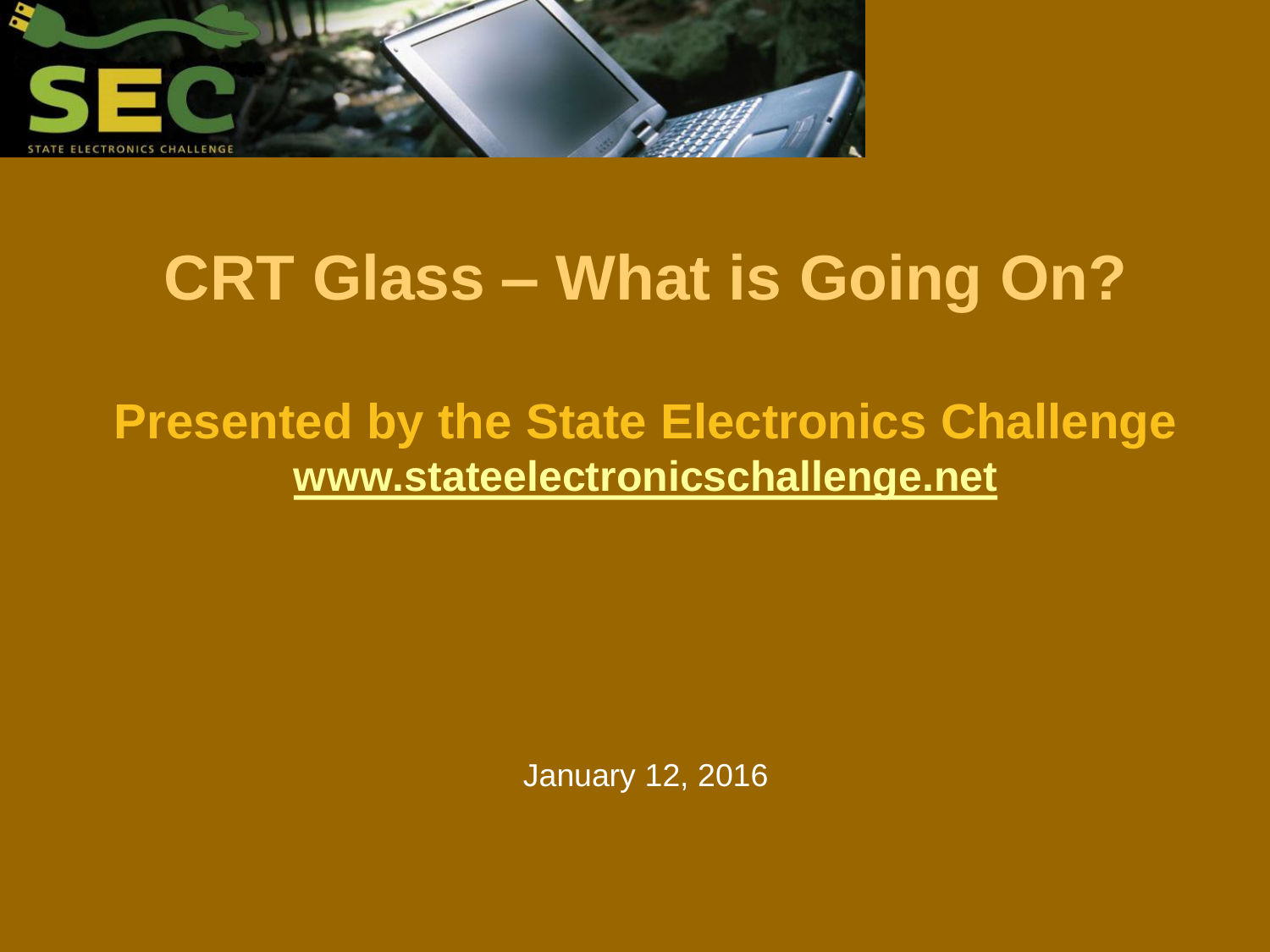

### **State Electronics Challenge**

- Voluntary & *free* program targeted to municipal, regional, state, & tribal governments plus schools, colleges & universities, non-profits
- Promotes lifecycle stewardship of computers & imaging equipment
	- Buying green
	- Operating efficiently:
		- Reducing energy & paper usage
		- Extending product life
	- Managing responsibly at end of life
- Awarding organizations for success!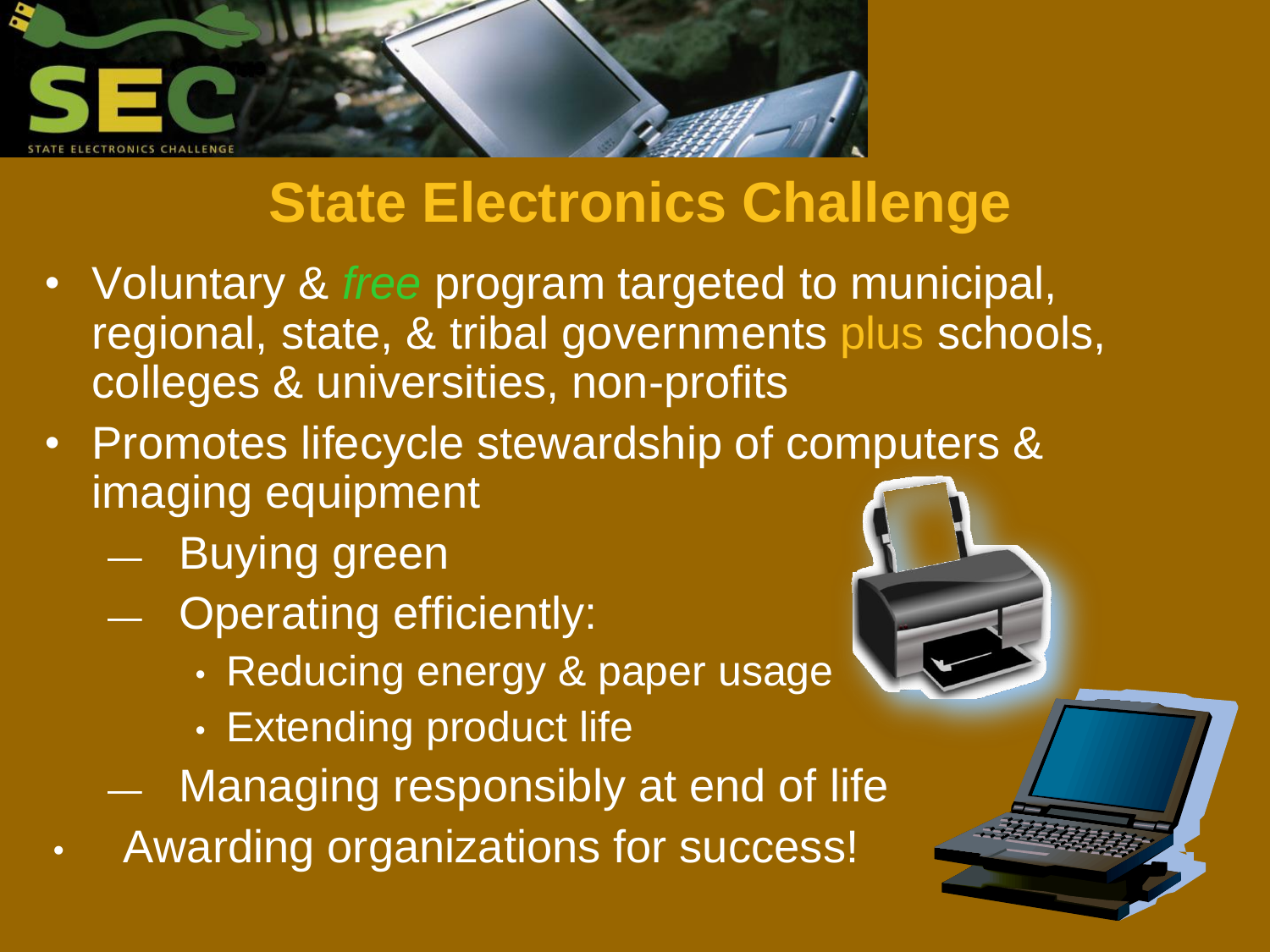

## **Background**

- Adapted from Federal Electronics Challenge
- Initiated with funding from EPA regions
- Now funded by private sector sponsors – Samsung, Panasonic & ISRI R2/RIOS
- Managed & staffed by Northeast Recycling Council (NERC)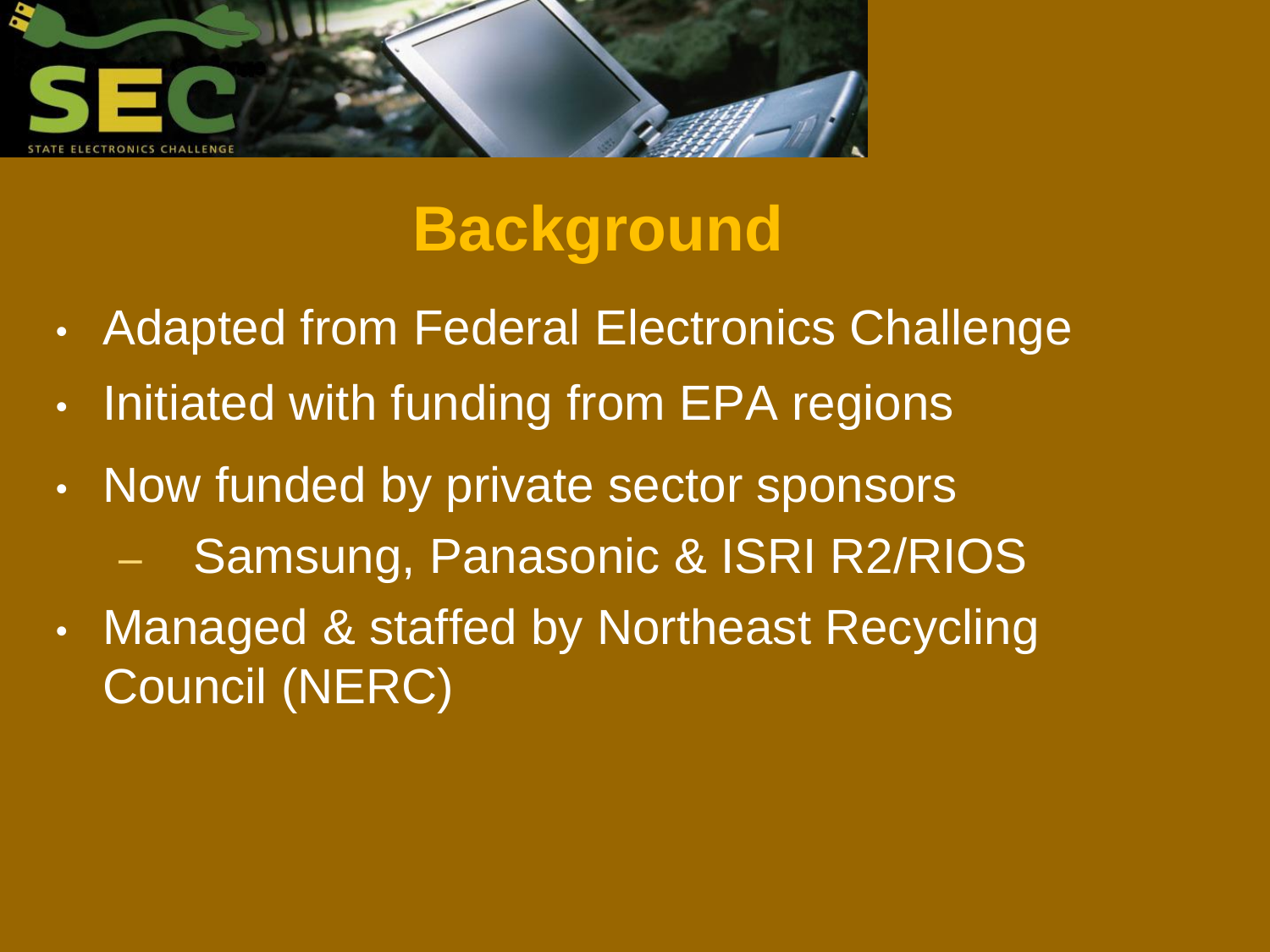

# **Current SEC Partners**



153 Partners, 37 states, 212,000+ end users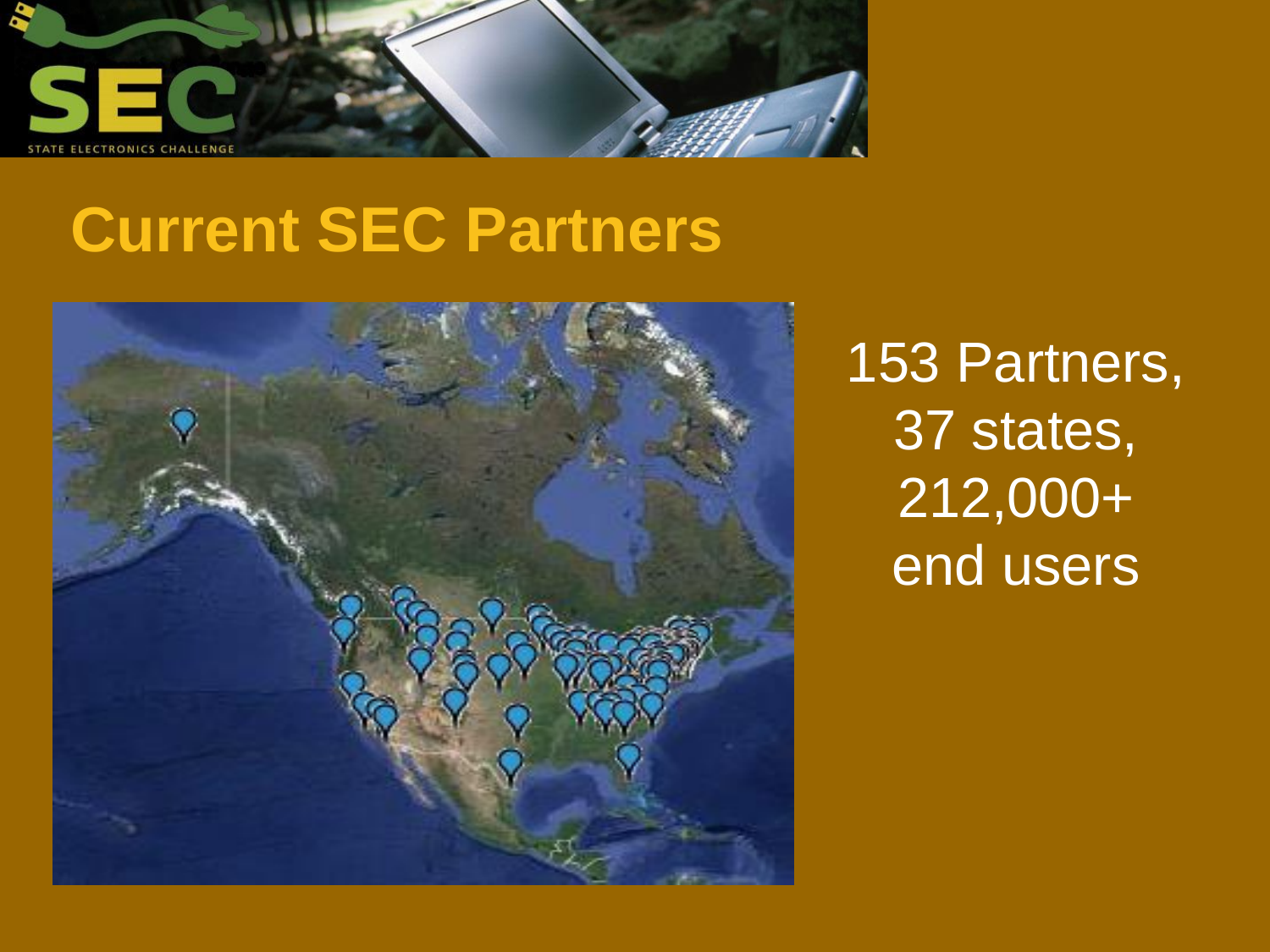# **Northeast Recycling Council (NERC)**



 Non-profit organization conducting research, hands-on projects, training, & outreach on issues associated with source reduction, recycling, composting, environmentally preferable purchasing, & decreasing the toxicity of the solid waste stream.

#### Manages 3 national programs:

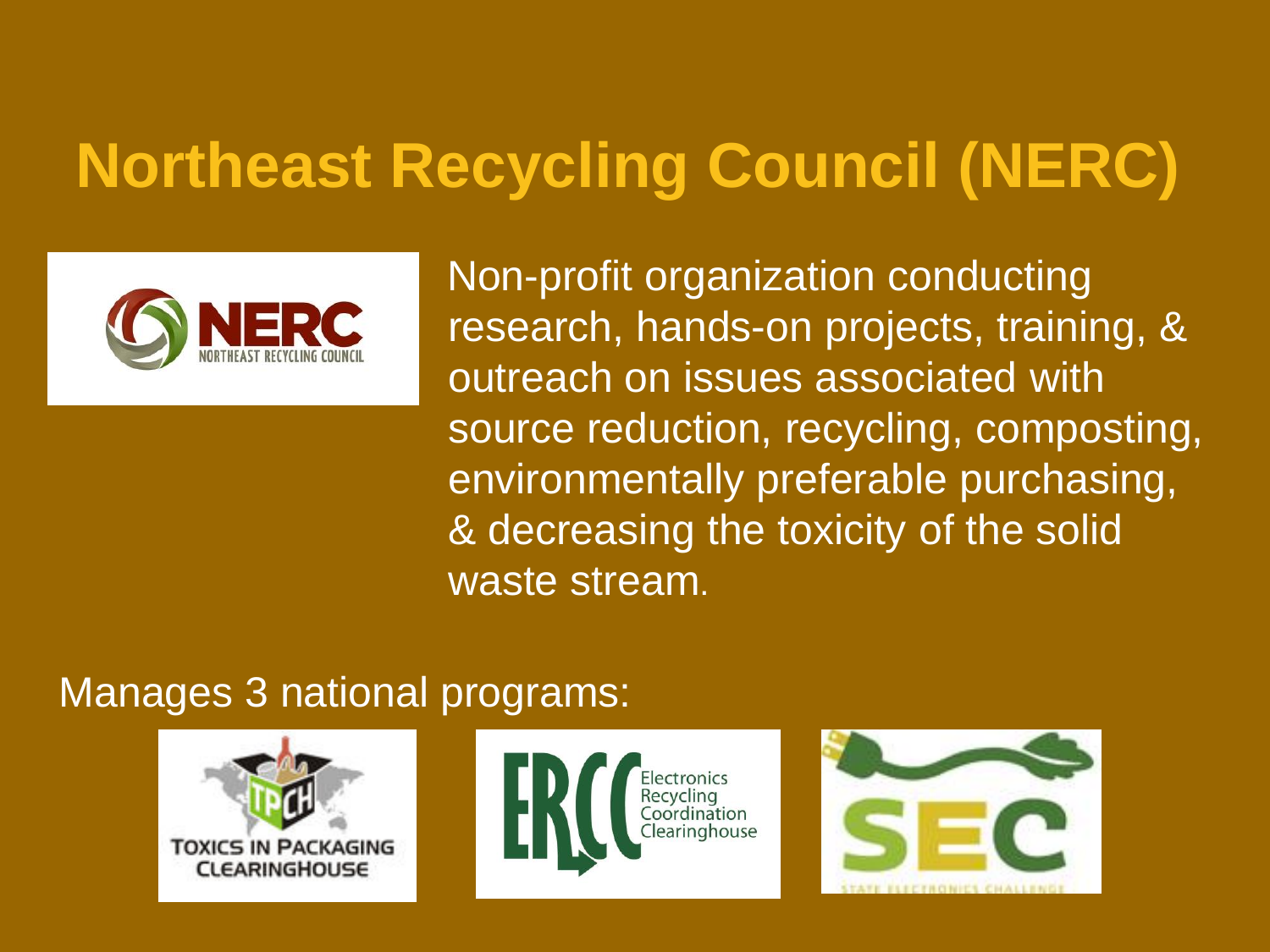

### **Goal for this Webinar**

To provide an understanding to those that have *not* been closely following issues with the recycling & material management landscape for CRT glass.

In other words, what has changed for CRT glass recycling in the past couple of years and why.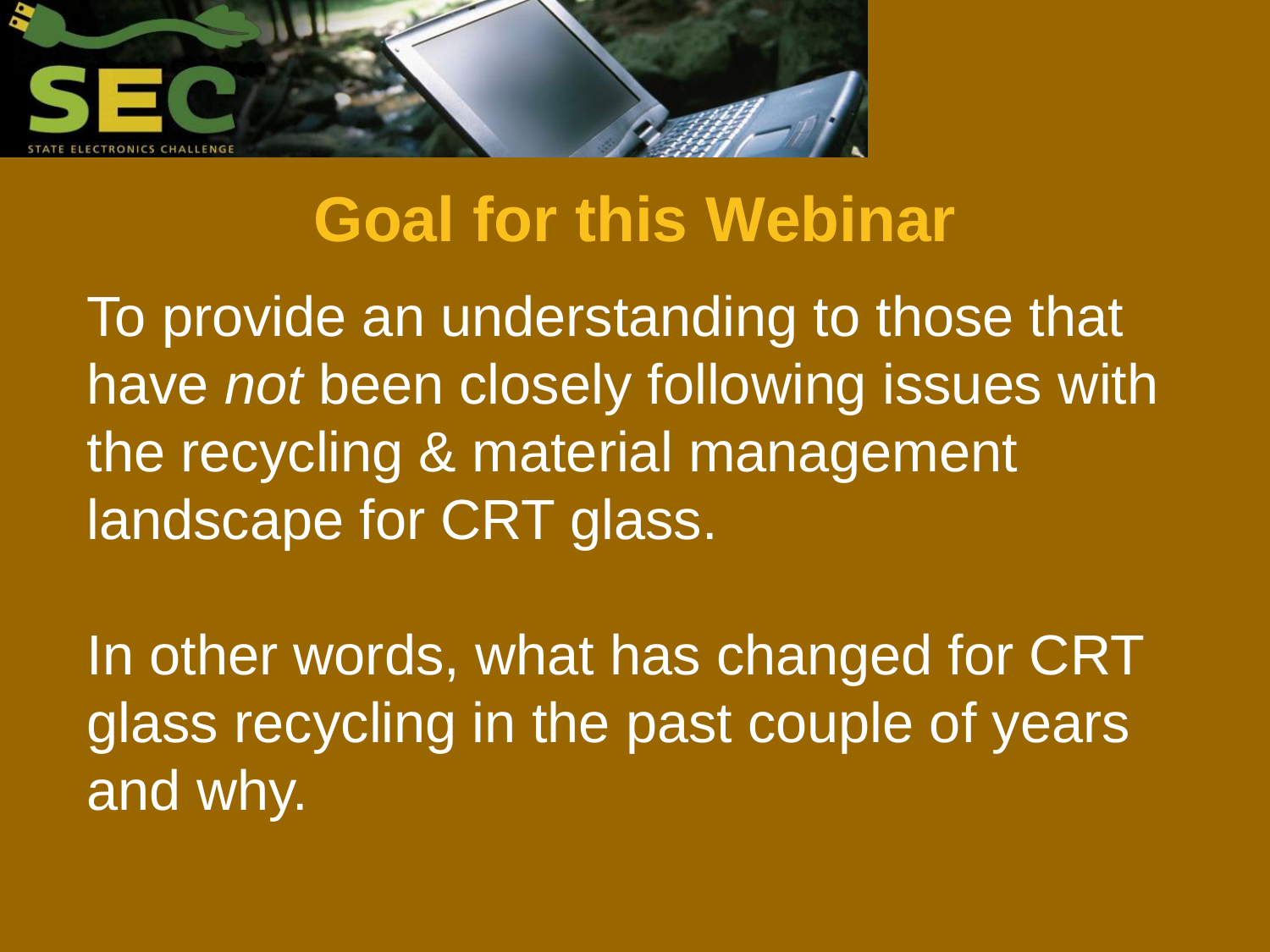

### **CRT Glass – How Much is There?**

#### • **E-Scrap News (March 2014)**

**"**Between 2013 & 2022 an estimated 6.2 million tons of devices containing cathode ray tube (CRT) displays will find their way … into the U.S. e-scrap stream."

#### • **Joint CEA & NCER Study (April 2014)** 46% of households reported having at least one CRT device.

#### • **NCER (April 2014)**

Data from the 25 state law programs show that 70 – 75% of what is collected, by weight, are CRTs.